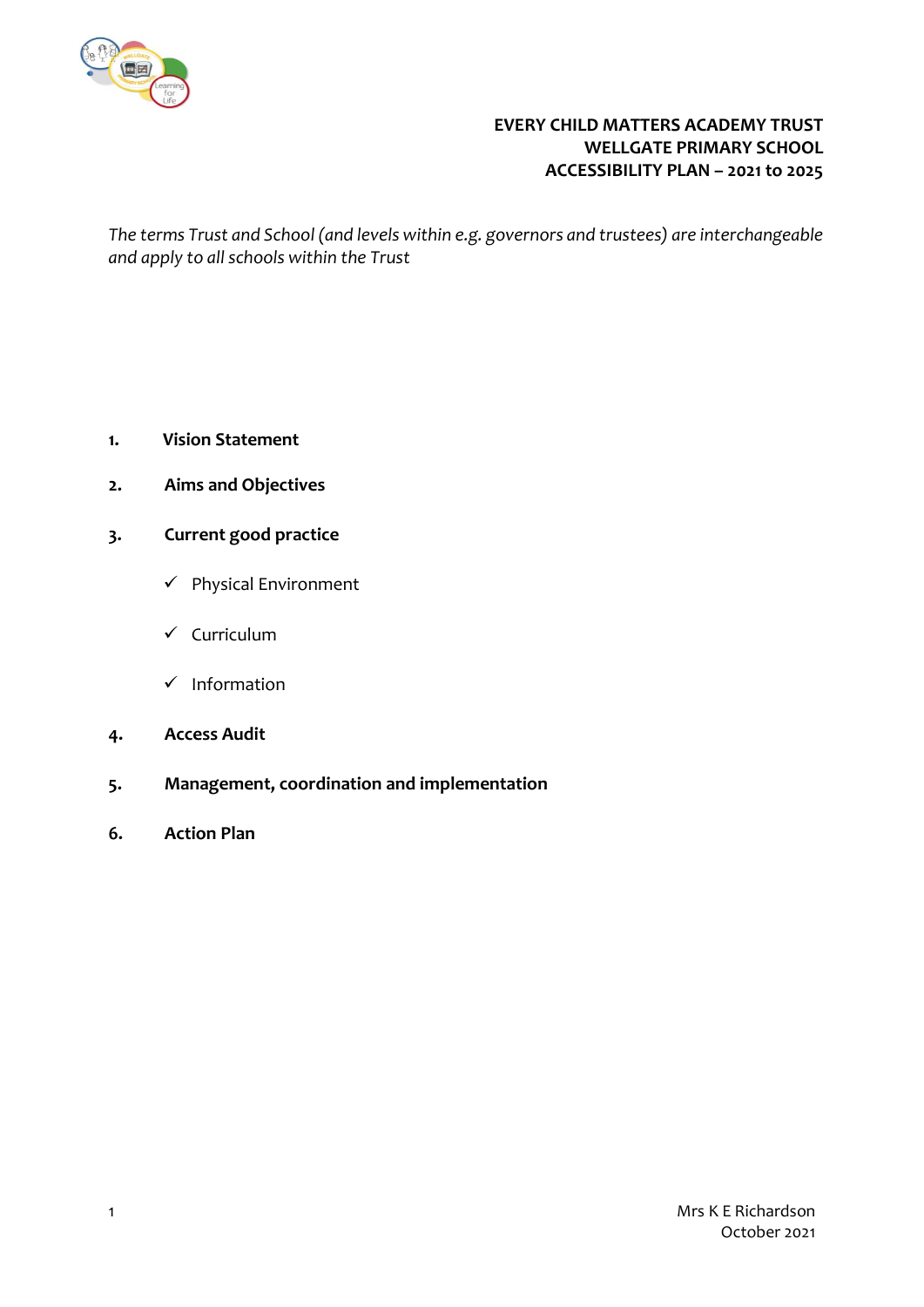

#### **1. Vision Statement:**

Under the Equality Act 2010 schools should have an Accessibility Plan. The Equality Act 2010 replaced all existing equality legislation, including the Disability Discrimination Act. The effect of the law is the same as in the past, meaning that "schools cannot unlawfully discriminate against pupils because of sex, race, disability, religion or belief and sexual orientation".

According to the Equality Act 2010 a person has a disability if:

(a) he or she has a physical or mental impairment, and

(b) the impairment has a substantial and long-term adverse effect on his or her ability to carry out normal day-to-day activities.

The Accessibility Plan is listed as a statutory document of the Department for Education's guidance on statutory policies for schools. The Plan must be reviewed every three years and approved by the Governing Body. The review process can be delegated to a committee of the Governing Body, an individual or the Head.

At Wellgate Primary School we are committed to working together to provide an inspirational and exciting learning environment where all children can develop an enthusiasm for life-long learning. We believe that children should feel happy, safe and valued so that they gain a respectful, caring attitude towards each other and the environment both locally and globally.

- 1) The Wellgate Primary School Accessibility Plan has been developed and drawn up based upon information supplied by the Local Authority, Every Child Matters Trust and consultations with pupils, parents/carers, staff and governors of the school. Other, outside agencies and specialists have also been consulted. The document will be used to advise other school planning documents and policies and will be reported upon annually in respect of progress and outcomes. The intention is to provide a projected plan for a three year period ahead of the next review date.
- 2) The Accessibility Plan is structured to complement and support the school's Equality Objectives, and will similarly be published on the school website. We understand that the Local Authority will monitor the school's activity under the Equality Act 2010 (and in particular Schedule 10 regarding Accessibility) and will advise upon the compliance with that duty.
- 3) Wellgate Primary School is committed to providing an environment that enables full curriculum access that values and includes all pupils, staff, parents/carers and visitors regardless of their education, physical, sensory, social, spiritual, emotional and cultural needs. We are committed to taking positive action in the spirit of the Equality Act 2010 with regard to disability and to developing a culture of inclusion, support and awareness within the school.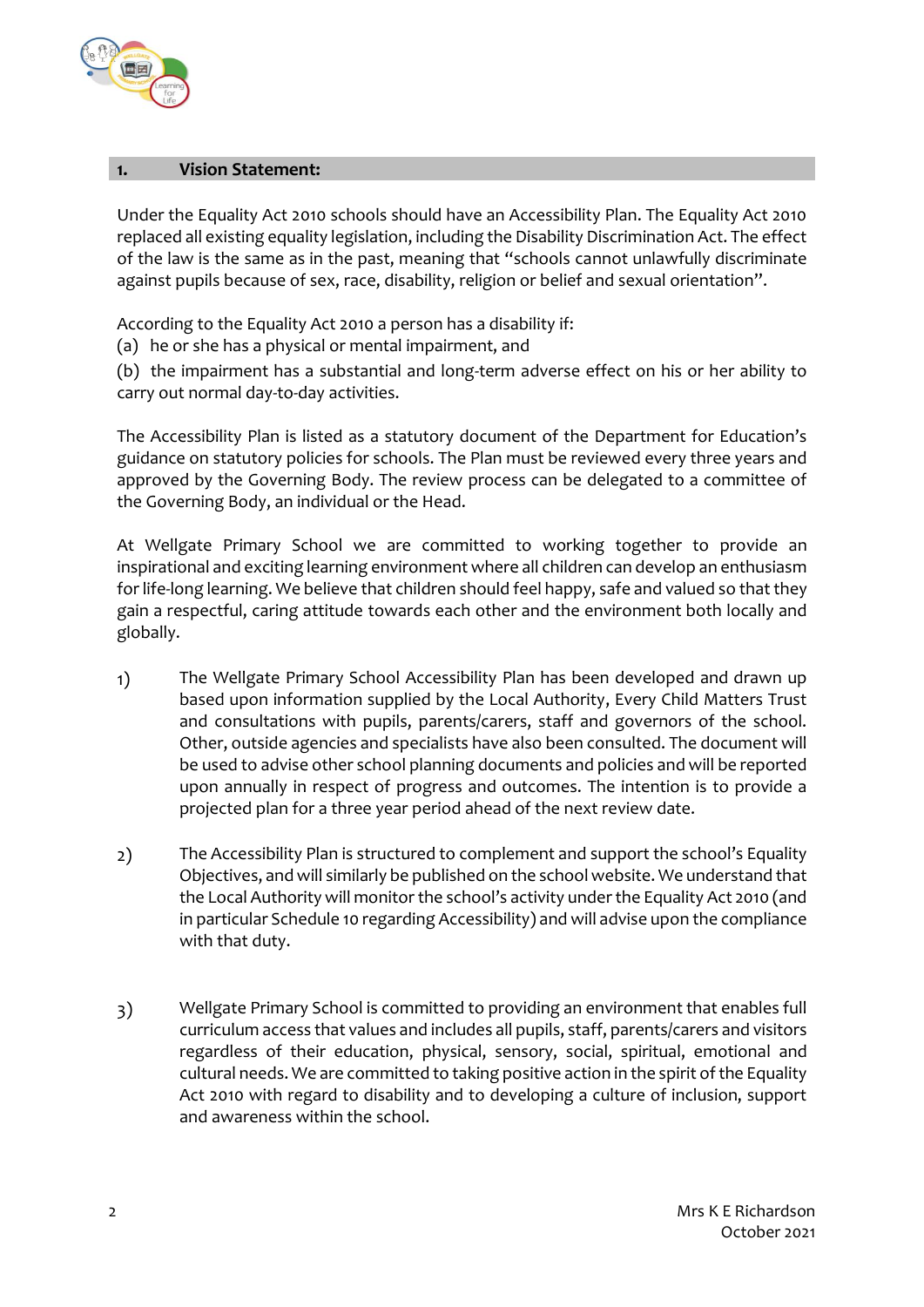

- 4) The Wellgate Primary School Accessibility Plan shows how access is to be improved for disabled pupils, staff and visitors to the school within a given timeframe and anticipating the need to make reasonable adjustments to accommodate their needs where practicable. The Accessibility Plan contains relevant and timely actions to:-
	- Increase access to the curriculum for pupils with a disability, expanding the **curriculum** as necessary to ensure that pupils with a disability are as, equally, prepared for life as are the able-bodied pupils; (If a school fails to do this they are in breach of their duties under the Equalities Act 2010); this covers teaching and learning and the wider curriculum of the school such as participation in after-school clubs, leisure and cultural activities or schools visits – it also covers the provision of specialist or **auxiliary aids and equipment**, which may assist these pupils in accessing the curriculum within a reasonable timeframe;
	- ✓ Improve and maintain access to the **physical environment** of the school, adding specialist facilities as necessary – this covers improvements to the physical environment of the school and physical aids to access education within a reasonable timeframe;
	- ✓ Improve the delivery of **written information** to pupils, staff, parents/carers and visitors with disabilities; examples might include hand-outs, timetables, textbooks and information about the school and school events; the information should be made available in various preferred formats within a reasonable timeframe.
- 5) The Wellgate Primary School Accessibility Plan relates to the key aspects of physical environment, curriculum and written information.
- 6) Whole school training will recognise the need to continue raising awareness for staff and governors on equality issues with reference to the Equality Act 2010.
- 7) This Accessibility Plan should be read in conjunction with the following school policies, strategies and documents:
	- ✓ Positive Behaviour and discipline Policy
	- ✓ Curriculum Policy
	- ✓ Business Continuity Plan
	- ✓ Equal Opportunities Policy
	- ✓ Health & Safety Policy
	- ✓ Equality Plan
	- ✓ School Prospectus
	- ✓ School Improvement Plan
	- ✓ Inclusion Policy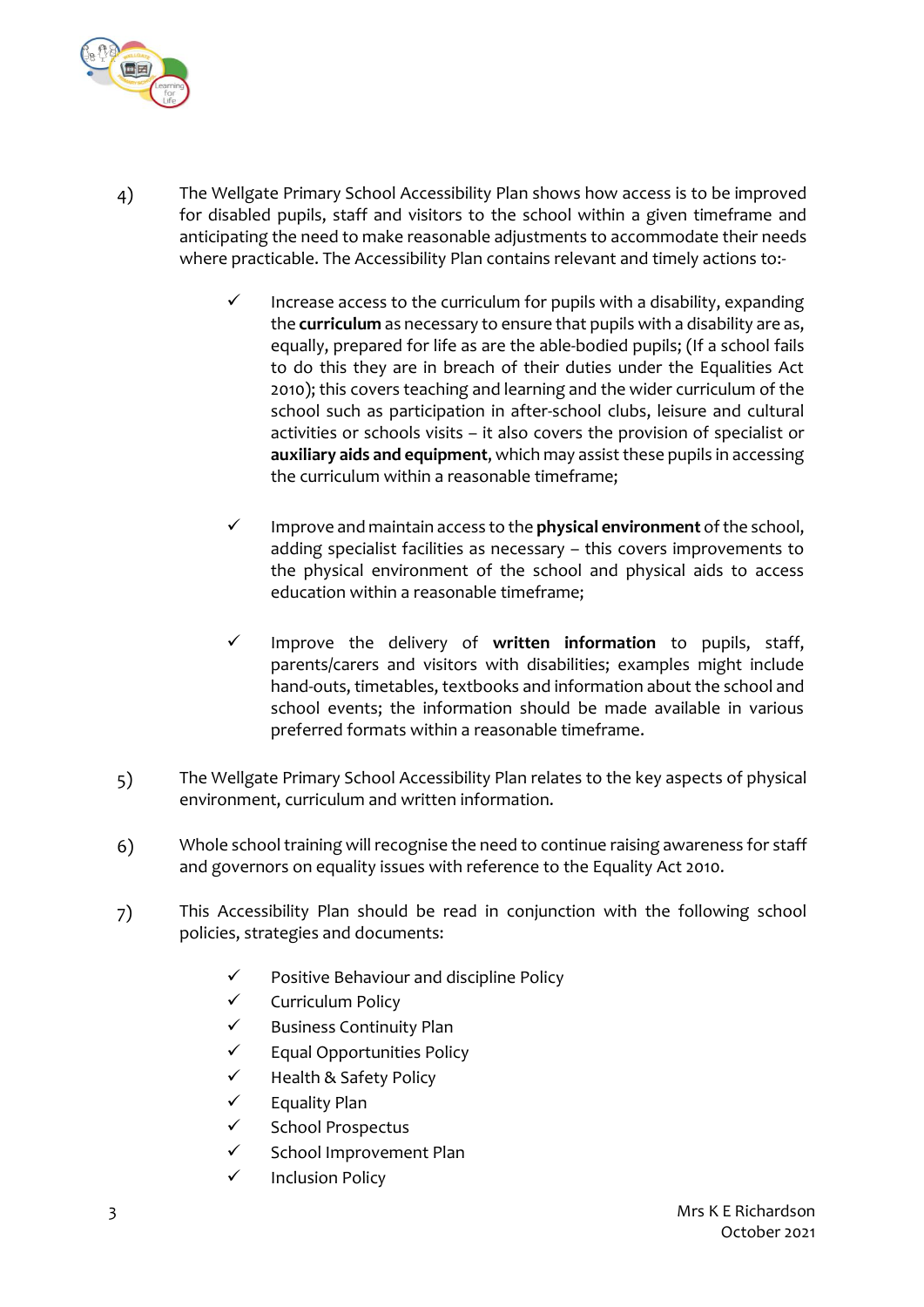

#### ✓ Continuing professional Development Policy

- 8) The Accessibility Plan for physical accessibility relates to the Access Audit of the School, which remains the responsibility of the governing body. It may not be feasible to undertake all of the works during the life of this accessibility plan and therefore some items will roll forward into subsequent plans. An accessibility audit will be completed by the school prior to the end of each period covering this plan in order to inform the development of a new Accessibility Plan for the ongoing period.
- 9) Equality Impact Assessments will be undertaken as and when school policies are reviewed. The terms of reference for all governors' committees will include the need to consider Equality and Diversity issues as required by the Equality Act 2010.
- 10) The Accessibility Plan will be published on the school website.
- 11) The Accessibility Plan will be monitored through the Governor Finance and Premises Committee.
- 12) The school will work in partnership with the Local Authority and Every Child Matters Academy Trust in developing and implementing this Accessibility Plan.
- 13) The Accessibility Plan may be monitored by Ofsted during inspection processes in relation to Schedule 10 of the Equality Act 2010.

Approved \_\_\_\_\_\_\_\_\_\_\_\_\_\_\_\_\_\_\_\_\_\_\_\_\_\_\_\_\_

Date \_\_\_\_\_\_\_\_\_\_\_\_\_\_\_\_\_\_\_\_\_\_\_\_\_\_\_\_\_

#### **2. Aims and Objectives**

**Our Aims are:** 

- ✓ **Increase access to the curriculum for pupils with a disability,**
- ✓ **Improve and maintain access to the physical environment**
- ✓ **Improve the delivery of written information to pupils,**

Our objectives are detailed in the Action Plan below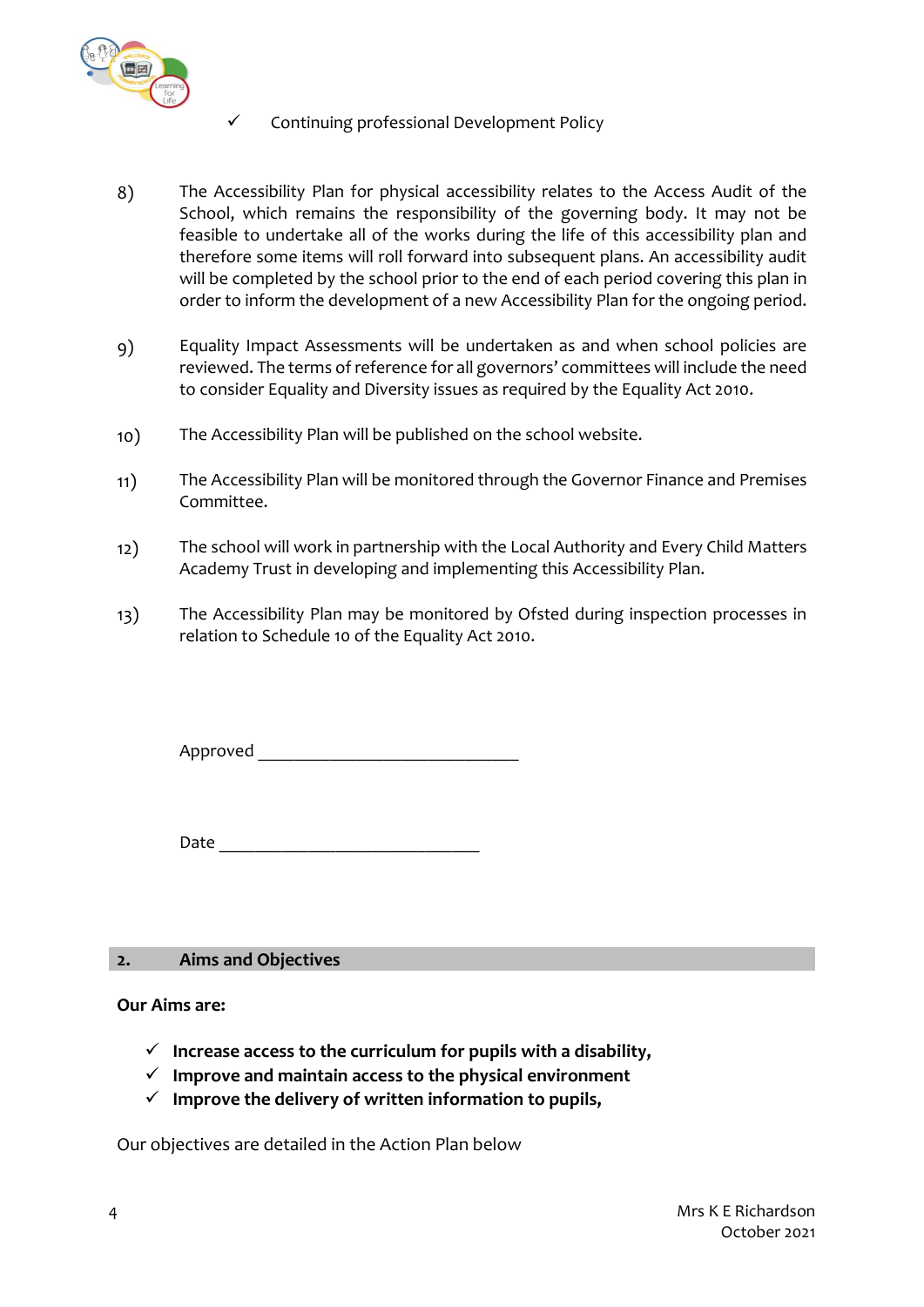

#### **3. Current Good Practice**

We aim to ask about any disability or health condition in early communications with new parents/carers. For parents/carers of children already at the school, we collect information on disability as part of our of parent/carer questionnaires and through regular conversations with parent/carers

#### **Physical Environment**

The aim is to continue to enhance the environment to meet the needs of all pupils and ensure that they have access to all aspects of education offered by Wellgate Primary School. Disabled pupils participate in extra-curricular activities. Some aspects of extracurricular activities present particular challenges, for example: lunch and break times for pupils with social/interaction impairments, after-school clubs for pupils with physical impairments, school trips for pupils with medical needs.

#### **Curriculum**

The school Inclusion Policy ensures that staff identify, assess and arrange suitable provision for pupils with disabilities and special educational needs. Working with the LA and Every Child Matters Academy Trust, the SENCo manages the Statutory Assessment Process; ensuring additional resources are available where appropriate.

The SENCo provides additional support for pupils and supports teachers in implementing strategies for improving pupils' access to learning.

The school works closely with specialist services including:

- ❖ Educational Psychology service
- ❖ Barnsley Education Inclusion Services
- ❖ Occupational Therapists and physiotherapists
- ❖ Speech and Language Therapy

#### **Information**

Different forms of communication are made available to enable all disabled pupils to express their views and to hear the views of others. Access to information is planned, with a range of different formats available for disabled pupils, parents/carers and staff.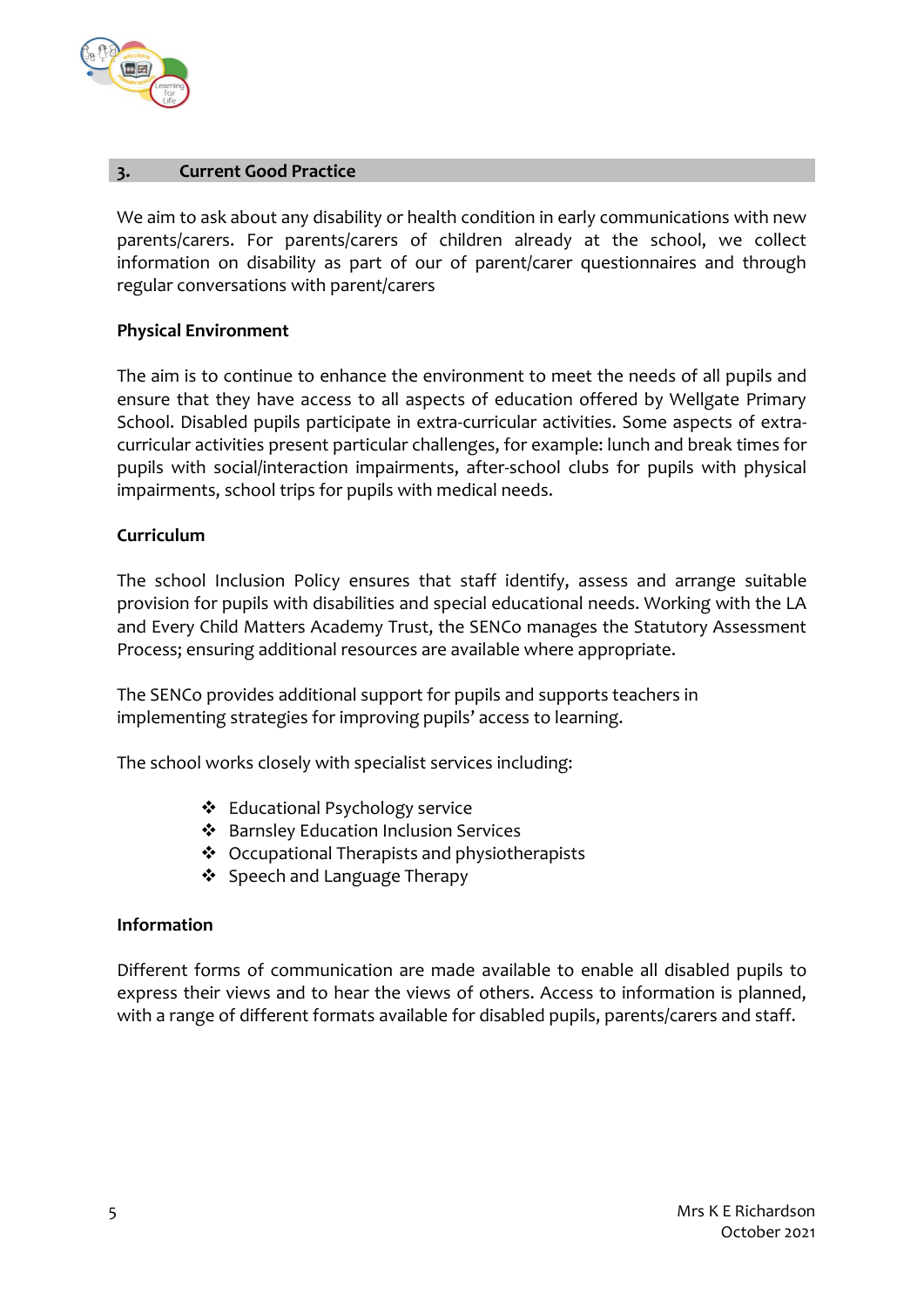

#### **4. Access Audit**

The school is a one storey building with wide corridors and access points from the outside linked to all classrooms.

The FS1 department is located in a separate building which can be accessed via a ramp. FS2, KS1and KS2 areas are all on the ground floor with wide door access to all rooms.

The two halls are on the ground floor and is accessible to all. Fire doors on the corridors are fitted with Door Guards which means that they close automatically once the fire alarm is set off.

On-site car parking for staff and visitor includes three dedicated disabled parking bay.

All entrances to the school are either flat or ramped and all have wide doors fitted.

There are disabled toilet facilities available, situated on the Year 4 corridor, this is fitted with a handrail. Toilets in the majority of classrooms are fitted with handrails and soap dispensers and hand dryers have been fitted at a lower for wheelchair uses. A changing area containing a raised bed is situated in FS2.

The school has internal emergency signage and escape routes are clearly marked. PEEPS are written and in place for children and adults with Special Educational Needs and Disabilities.

#### **5. Management, Coordination and Implementation**

- $\checkmark$  We will consult with experts when new situations regarding pupils with disabilities are experienced.
- The Governors and Senior Leadership Team will work closely with the Local Authority.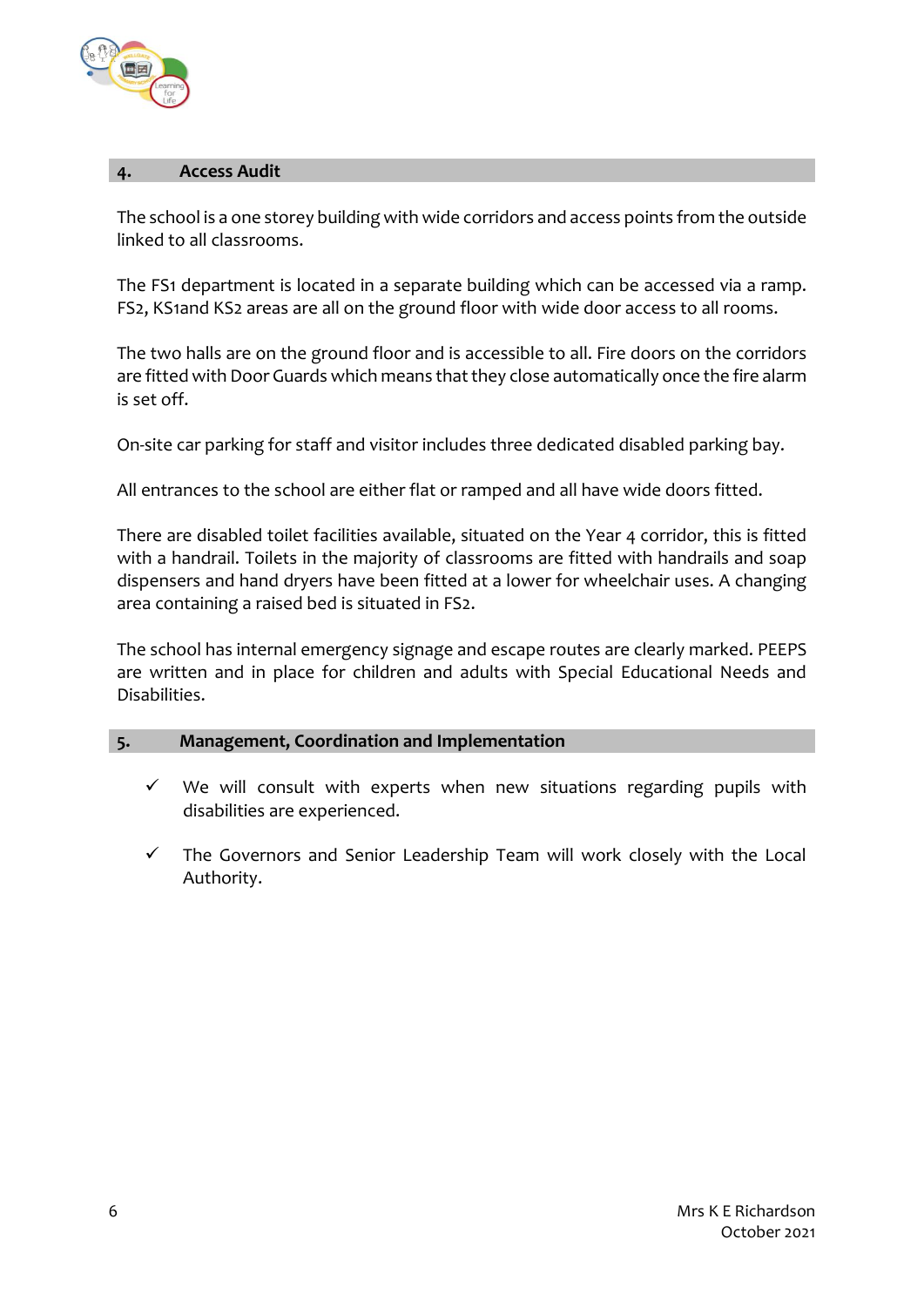

## **6. Action Plan**

## **Aim 1 - To increase the extent to which disabled pupils can participate in the school curriculum.**

Our key objective is to reduce and eliminate barriers to access to the curriculum and to ensure full participation in the school community for pupils, and prospective pupils, with a disability.

|              | <b>Targets</b>                                                                                                                                                    | <b>Strategies</b>                                                                                                                                                                                                                  | <b>Timescale</b>                   | Responsibilities                                              | <b>Success Criteria</b>                                              |
|--------------|-------------------------------------------------------------------------------------------------------------------------------------------------------------------|------------------------------------------------------------------------------------------------------------------------------------------------------------------------------------------------------------------------------------|------------------------------------|---------------------------------------------------------------|----------------------------------------------------------------------|
| <b>Term</b>  | To liaise with Nursery providers to<br>review potential intake.                                                                                                   | To identify pupils who may need<br>additional to or different from<br>provision.                                                                                                                                                   | End of June (on<br>a yearly basis) | Senco<br><b>EYFS Leader</b>                                   | Procedures/equipment/<br>ideas set in place by<br>September (yearly) |
|              | To undertake a risk assessments to<br>ensure participation of Disabled<br>children in swimming lessons                                                            | *To identify pupils who may need<br>additional to or different from<br>provision<br>*Visit the Metrodome Swimming<br>baths and develop risk assessments<br>*Liaise fully with parents/carers<br>*Staff to access relevant training | End of July<br>(yearly)            | Senco<br><b>KS2 Class Teachers</b>                            | Children access swimming<br>lessons.                                 |
|              | To review all statutory policies to<br>ensure that they reflect inclusive<br>practice and procedure                                                               | To comply with the Equality Act 2010                                                                                                                                                                                               | Ongoing 2021-<br>2025              | HT/Senco<br>All subject leaders                               | All policies clearly reflect<br>inclusive practice and<br>procedure  |
| <b>Short</b> | To establish close liaison with<br>parents/carers                                                                                                                 | To ensure collaboration and sharing<br>between school and families.                                                                                                                                                                | Ongoing<br>throughout<br>2021-2025 | <b>SLT</b><br>All Teachers                                    | Clear collaborative working<br>approach                              |
|              | To establish close liaison with<br>outside agencies for pupils with<br>ongoing health needs. E.g. Children<br>with severe asthma, epilepsy or<br>mobility issues. | To ensure collaboration between all<br>key personnel                                                                                                                                                                               | Ongoing<br>throughout<br>2021-2025 | Senco<br><b>TAs</b><br>Outside agencies                       | Clear collaborative working<br>approach                              |
|              | To ensure full access to the<br>curriculum for all                                                                                                                | Employment of specialist advisory<br>teachers; CPD for staff and:                                                                                                                                                                  | Ongoing                            | Senco<br>Teachers<br><b>Educational Psychology</b><br>Service | Advice taken and strategies<br>evident in<br>classroom practice.     |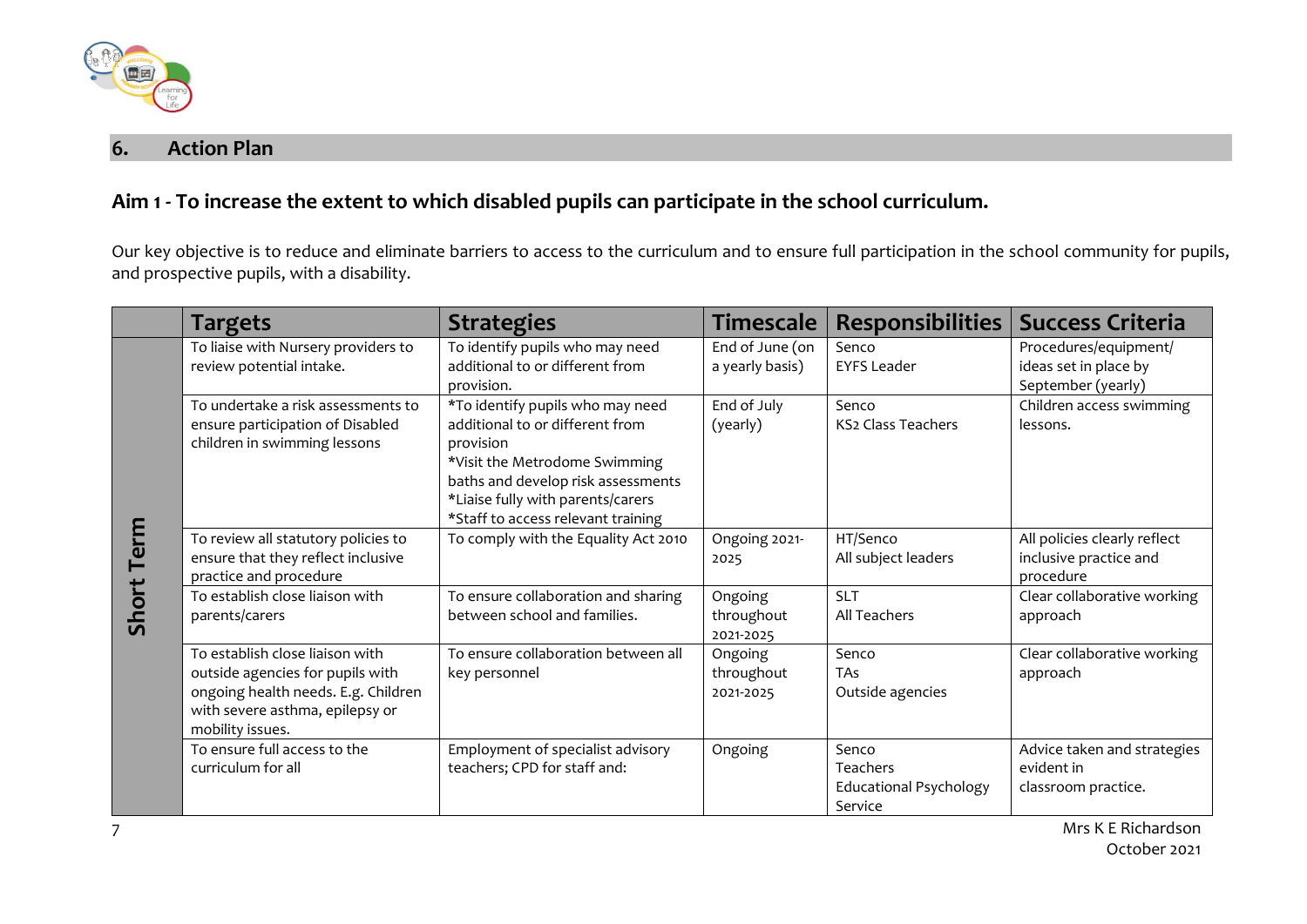| earning.<br>for |                                                                                                                                                                                                                                                                                                                                                                                                                                                                                                                                                                                                                                                                                              |                                                                             |                                                                                                                                |
|-----------------|----------------------------------------------------------------------------------------------------------------------------------------------------------------------------------------------------------------------------------------------------------------------------------------------------------------------------------------------------------------------------------------------------------------------------------------------------------------------------------------------------------------------------------------------------------------------------------------------------------------------------------------------------------------------------------------------|-----------------------------------------------------------------------------|--------------------------------------------------------------------------------------------------------------------------------|
|                 | A differentiated curriculum with<br>alternatives offered.<br>*The use of Engagement Model and<br>other assessment practises to assist<br>in developing learning opportunities<br>for children and also in assessing<br>progress in different subjects<br>* A range of support staff including<br>trained teaching assistants<br>*Multimedia activities to support<br>most curriculum areas<br>*Use of interactive ICT equipment<br>*Use of specialist equipment for<br>hearing impaired and visual impaired<br>*Specific equipment sourced from<br>occupational therapy<br>Implement strategies and advice<br>from outside agencies.<br>Referral made to outside agencies as<br>appropriate. | <b>Barnsley Education</b><br><b>Inclusion Services</b><br>OT/Physio<br>SALT | ASD children supported and<br>accessing curriculum.<br>Sensory Impaired children<br>supported and accessing<br>the curriculum. |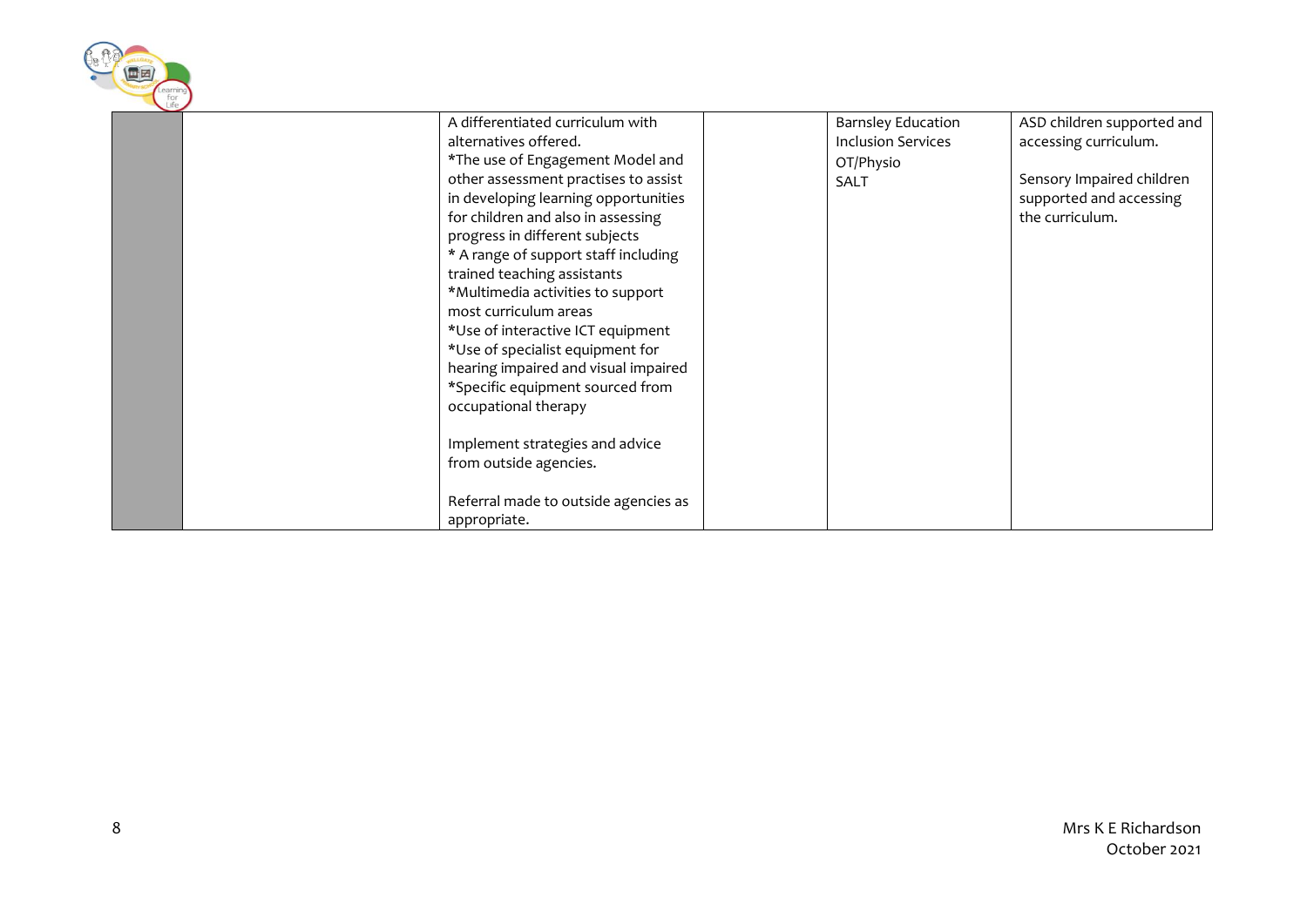

|             | <b>Tasks/Targets</b>                                                                                                                                        | <b>Strategies</b>                                                                                                                                                                                                                                                                                                                                                                                                                                                                                                                                   | <b>Timescale</b>                                              | <b>Responsibilities</b>                             | <b>Success Criteria</b>                                                                                                                                                                                                                |
|-------------|-------------------------------------------------------------------------------------------------------------------------------------------------------------|-----------------------------------------------------------------------------------------------------------------------------------------------------------------------------------------------------------------------------------------------------------------------------------------------------------------------------------------------------------------------------------------------------------------------------------------------------------------------------------------------------------------------------------------------------|---------------------------------------------------------------|-----------------------------------------------------|----------------------------------------------------------------------------------------------------------------------------------------------------------------------------------------------------------------------------------------|
|             | To finely review attainment of all<br>SEN pupils.                                                                                                           | SENCO/Class teacher meetings/Pupil<br>progress<br>Scrutiny of assessment system<br>Regular liaison with parents/carers                                                                                                                                                                                                                                                                                                                                                                                                                              | Termly                                                        | Class teachers<br><b>SENCO</b>                      | Progress made towards<br>Provision maps targets<br>Provision mapping shows<br>clear steps and progress<br>made                                                                                                                         |
| Medium Term | To promote the involvement of<br>disabled students in classroom<br>discussions/activities<br>To take account of variety of<br>learning styles when teaching | Within the Curriculum, the school<br>aims to provide full access to all<br>aspects of the curriculum by<br>providing (where appropriate)<br>*Wheelchair access<br>*Resources for the visually/hearing<br>impaired<br>*Visually/hearing Impaired training<br>for relevant staff<br>*Giving alternatives to enable<br>disabled pupils to participate<br>successfully in lessons<br>*Creating positive images of disability<br>within the school so that pupils grow<br>into adults who have some<br>understanding of the needs of<br>disabled people. | Ongoing                                                       | Whole school approach                               | Variety of learning styles<br>and multi-sensory activities<br>evident in planning and in<br>the classrooms.<br>Ensuring that the needs of<br>all disabled pupils,<br>parents/carers and staff are<br>represented within the<br>school. |
|             | Tasks/Targets                                                                                                                                               | <b>Strategies</b>                                                                                                                                                                                                                                                                                                                                                                                                                                                                                                                                   | <b>Timescale</b>                                              | <b>Responsibilities</b>                             | <b>Success Criteria</b>                                                                                                                                                                                                                |
| Long Term   | To evaluate and review the above<br>short and long term targets annually                                                                                    | See above                                                                                                                                                                                                                                                                                                                                                                                                                                                                                                                                           | Annually                                                      | SLT, Core curriculum co-<br>ordinators<br>Governors | All children making good<br>progress.                                                                                                                                                                                                  |
|             | To deliver findings to the Governing<br>Body                                                                                                                | Finance and Premises and SISG<br>Governors meetings                                                                                                                                                                                                                                                                                                                                                                                                                                                                                                 | <b>Annually Termly</b><br>SEN Governor /<br>SENCO<br>meetings | SENCO<br><b>SEN Governor</b>                        | Governors fully informed<br>about SEN provision and<br>progress                                                                                                                                                                        |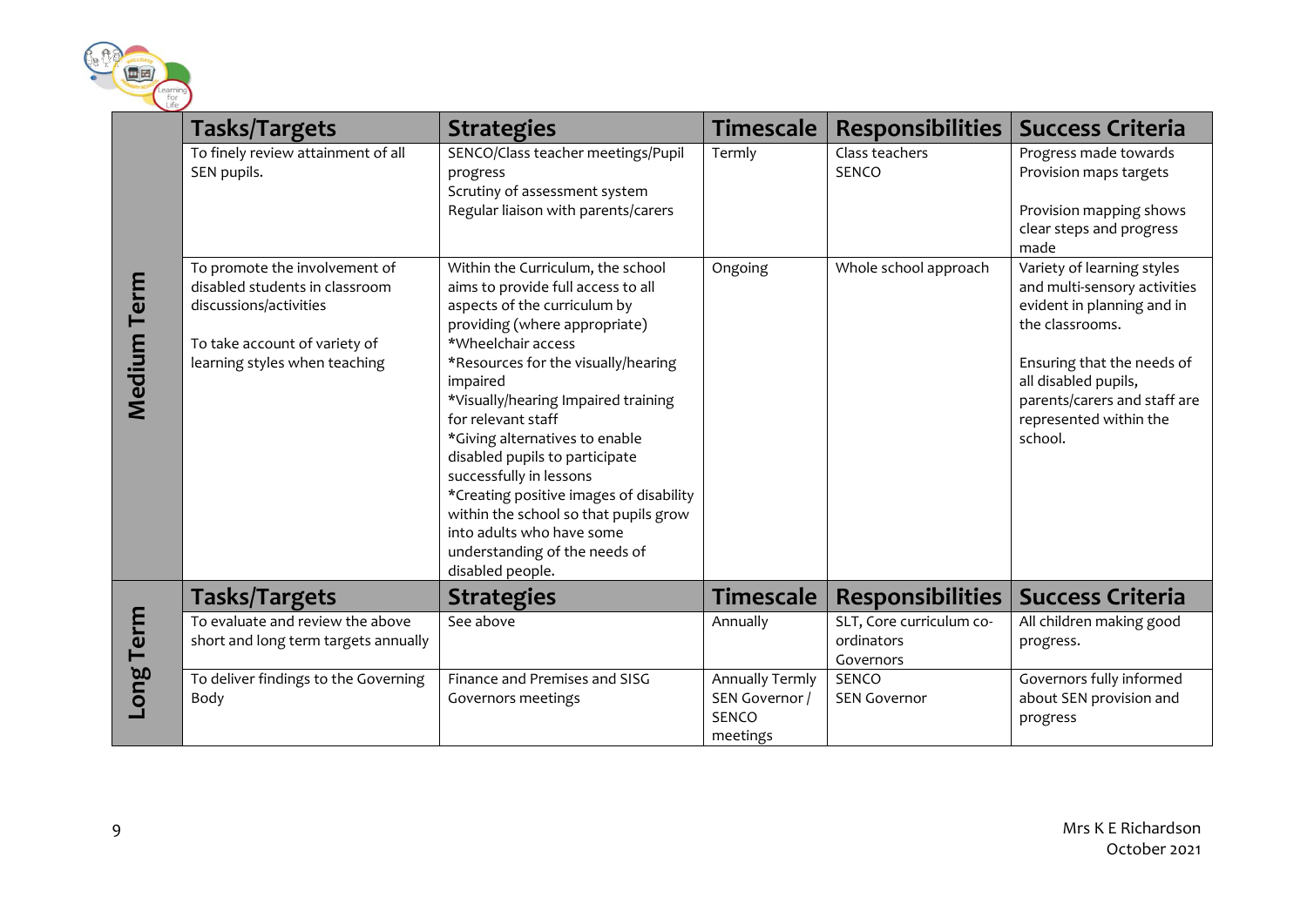

**Aim 2 : To improve the physical environment of the school to increase the extent to which disabled pupils can take advantage of education and associated services.**

|            | <b>Targets</b>                                                                                   | <b>Strategies</b>                                                                                                                                                                                                                                                                                                                                                                                                | <b>Timescale</b>                                          | Responsibilities                    | <b>Success Criteria</b>                                                    |
|------------|--------------------------------------------------------------------------------------------------|------------------------------------------------------------------------------------------------------------------------------------------------------------------------------------------------------------------------------------------------------------------------------------------------------------------------------------------------------------------------------------------------------------------|-----------------------------------------------------------|-------------------------------------|----------------------------------------------------------------------------|
| Short Term | Improve physical environment of<br>school environment                                            | The school will take account the<br>needs of pupils, staff, Parent/Carers<br>and visitors with physical difficulties<br>and sensory impairments when<br>planning and undertaking future<br>improvements and refurbishments of<br>the site and premises, such as<br>improved access, lighting, and colour<br>schemes, and more accessible<br>facilities and fittings.                                             | Ongoing                                                   | <b>SLT</b><br>Premises Manager      | Enabling needs to be met<br>where possible.                                |
|            | Ensure visually stimulating<br>environment for all children                                      | Colourful, lively displays in<br>classrooms and inviting role play<br>areas.                                                                                                                                                                                                                                                                                                                                     | Ongoing                                                   | Teaching and non-<br>teaching staff | Lively and inviting<br>environment maintained                              |
|            | Classroom are ASD friendly                                                                       | *Teachers to implement an ASD<br>approaches to classroom<br>environment.                                                                                                                                                                                                                                                                                                                                         | With immediate<br>effect, to be<br>constantly<br>reviewed | Teaching and non-<br>teaching staff | ASD children feel safe and<br>secure and are able to learn<br>effectively. |
|            | Ensure reasonable adjustments are<br>in place to enable all with a disability<br>to be involved. | *Create access plans for individual<br>disabled children as part of provision<br>map process<br>*Undertake confidential survey of<br>staff and governors to ascertain<br>access needs and make sure they are<br>met in the school and meetings etc.<br>*Include questions in the confidential<br>pupil information questionnaire<br>about parents/carers' access needs<br>and ensure they are met in all events. | With immediate<br>effect, to be<br>constantly<br>reviewed | Teaching and non-<br>teaching staff | Enabling needs to be met<br>where possible.                                |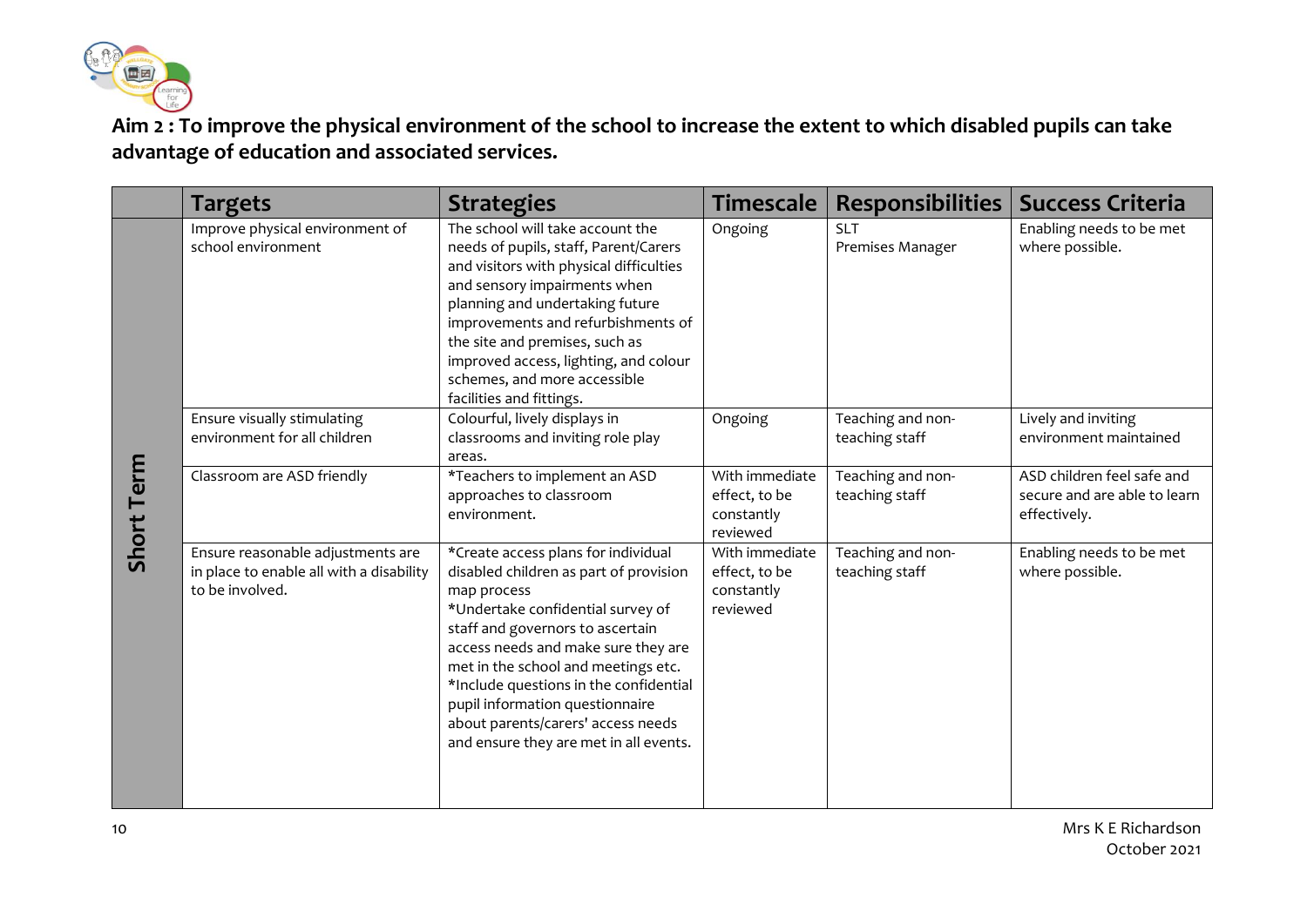

|                       | To ensure that the medical needs of<br>all pupils are met fully within the<br>capability of the school.                                                                | *Review the policy for supporting<br>children with medical needs.<br>*To conduct Parent/Carer interviews,<br>liaise with external agencies,<br>identifying training needs and<br>establish individual protocols where<br>needed.                                                          | With immediate<br>effect to be<br>constantly<br>reviewed | <b>Head Teacher</b><br><b>SLT</b><br>Occupational health                | To ensure that the medical<br>needs of all pupils are met<br>fully within the capability of<br>the school.                                                         |
|-----------------------|------------------------------------------------------------------------------------------------------------------------------------------------------------------------|-------------------------------------------------------------------------------------------------------------------------------------------------------------------------------------------------------------------------------------------------------------------------------------------|----------------------------------------------------------|-------------------------------------------------------------------------|--------------------------------------------------------------------------------------------------------------------------------------------------------------------|
|                       | <b>Tasks/Targets</b>                                                                                                                                                   | <b>Strategies</b>                                                                                                                                                                                                                                                                         | <b>Timescale</b>                                         | <b>Responsibilities</b>                                                 | <b>Success Criteria</b>                                                                                                                                            |
| <b>Lerm</b><br>Medium | Ensuring disabled Parents/Carers<br>have every opportunity to be<br>involved                                                                                           | *Utilise disabled parking spaces for<br>disabled to drop off & collect children<br>*Offer a telephone call to explain<br>letters home for some parents/carer<br>who need this<br>*Adopt a more proactive approach to<br>identifying the access requirements<br>of disabled parents/carers | With immediate<br>effect to be<br>constantly<br>reviewed | Whole school team<br>With immediate effect to<br>be constantly reviewed | To ensure that disabled<br>parents/carers are not<br>discriminated against and<br>are encouraged to take<br>interest and be involved in<br>their child's education |
|                       | Ensure disabled pupils,<br>Parents/Carers have access to the<br>carpark                                                                                                | * Adopt a more proactive approach<br>to identifying the access<br>requirements of disabled<br>parents/carers - review termly<br>*Ensure office staff are aware of who<br>can enter the carpark                                                                                            | With immediate<br>effect to be<br>constantly<br>reviewed | Head teacher<br>Senco<br>Office Staff                                   | To ensure that disabled<br>parent/carers are not<br>discriminated against and<br>are encouraged to<br>accompany their children to<br>and from school.              |
|                       | Tasks/Targets                                                                                                                                                          | <b>Strategies</b>                                                                                                                                                                                                                                                                         | <b>Timescale</b>                                         | <b>Responsibilities</b>                                                 | <b>Success Criteria</b>                                                                                                                                            |
| Term                  | Continue to develop playgrounds<br>and facilities.                                                                                                                     | *Look for funding opportunities<br>*Improve disabled access to the field<br>*Ensure all learning<br>*Environments are equipped for<br>*Visually Impaired pupils.                                                                                                                          | Ongoing                                                  | Whole school approach                                                   | Inclusive child-friendly play<br>areas.                                                                                                                            |
| Long                  | Make alterations to the link corridor<br>doors to allow pupils, staff and<br>parents/carer who are physically<br>disabled to open and close the<br>doors independently | *Look for funding opportunities<br>*Improve access through the link<br>corridor.                                                                                                                                                                                                          | 2025                                                     | Site Manager<br>Senco<br><b>Head Teacher</b>                            | Physically disabled pupils,<br>staff and parents/carer can<br>move through the link<br>corridor independently                                                      |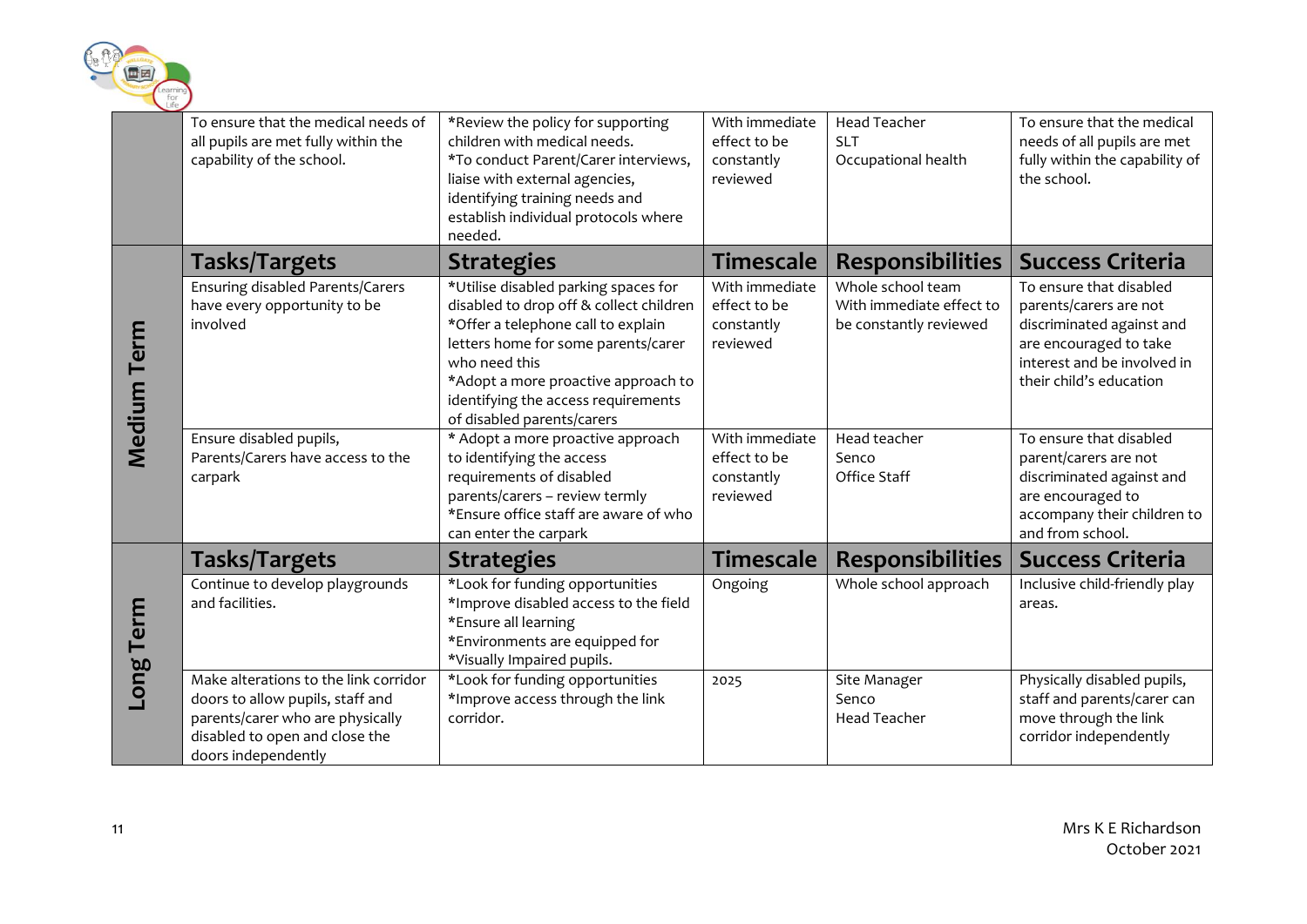

# **Aim 3: To improve the delivery of information to disabled pupils and parents/carers**

|            | <b>Tasks / Targets</b>                                                                                   | <b>Strategies</b>                                                                                                                                                                                                                                                                                                                                                                       | <b>Timescale</b> | Responsibilities               | <b>Success Criteria</b>                                                                            |
|------------|----------------------------------------------------------------------------------------------------------|-----------------------------------------------------------------------------------------------------------------------------------------------------------------------------------------------------------------------------------------------------------------------------------------------------------------------------------------------------------------------------------------|------------------|--------------------------------|----------------------------------------------------------------------------------------------------|
|            | To ensure all children with ASD have<br>access to the curriculum                                         | *Regular parental communication<br>*Individualised multi-sensory<br>teaching strategies used for ASD<br>children.                                                                                                                                                                                                                                                                       | Ongoing          | All staff to be aware          | ASD children able to access<br>curriculum.                                                         |
|            | To ensure all children with a sensory<br>impairment have access to the<br>curriculum                     | *Regular parental communication<br>*Individualised programmes and<br>strategies to be implemented<br>*Staff to access relevant training                                                                                                                                                                                                                                                 | Ongoing          | All staff to be aware          | Children with a sensory<br>impairment to be able to<br>access the curriculum.                      |
| Short Term | To enable improved access to<br>written information for pupils,<br>parents/carers and visitors.          | *Use a variety of strategies to<br>support learners with reading<br>difficulties.<br>*Raising awareness of font size and<br>page layouts will support pupils with<br>visual impairments.<br>*Auditing the school library to ensure<br>the availability of large font and easy<br>read texts will improve access.<br>*Auditing signage around the school<br>to ensure that is accessible | Ongoing          | Senco<br>All Staff to be aware | All pupils, parents/carers<br>and visitors are able to<br>access written information.              |
|            | To ensure all pupils, parents/carers<br>and visitors can access virtual<br>meetings and virtual learning | *Ensuring hearing/visual impaired<br>pupils, parents/carers and visitors can<br>access virtual meetings and lessons.<br>*Discussion with HI and VI team for<br>support as required<br>*Monitor and review current<br>practises to make improvements                                                                                                                                     | Ongoing          | Senco<br>All Staff to be aware | All pupils, parents/carers<br>and visitors are able to<br>access virtual meetings and<br>learning. |